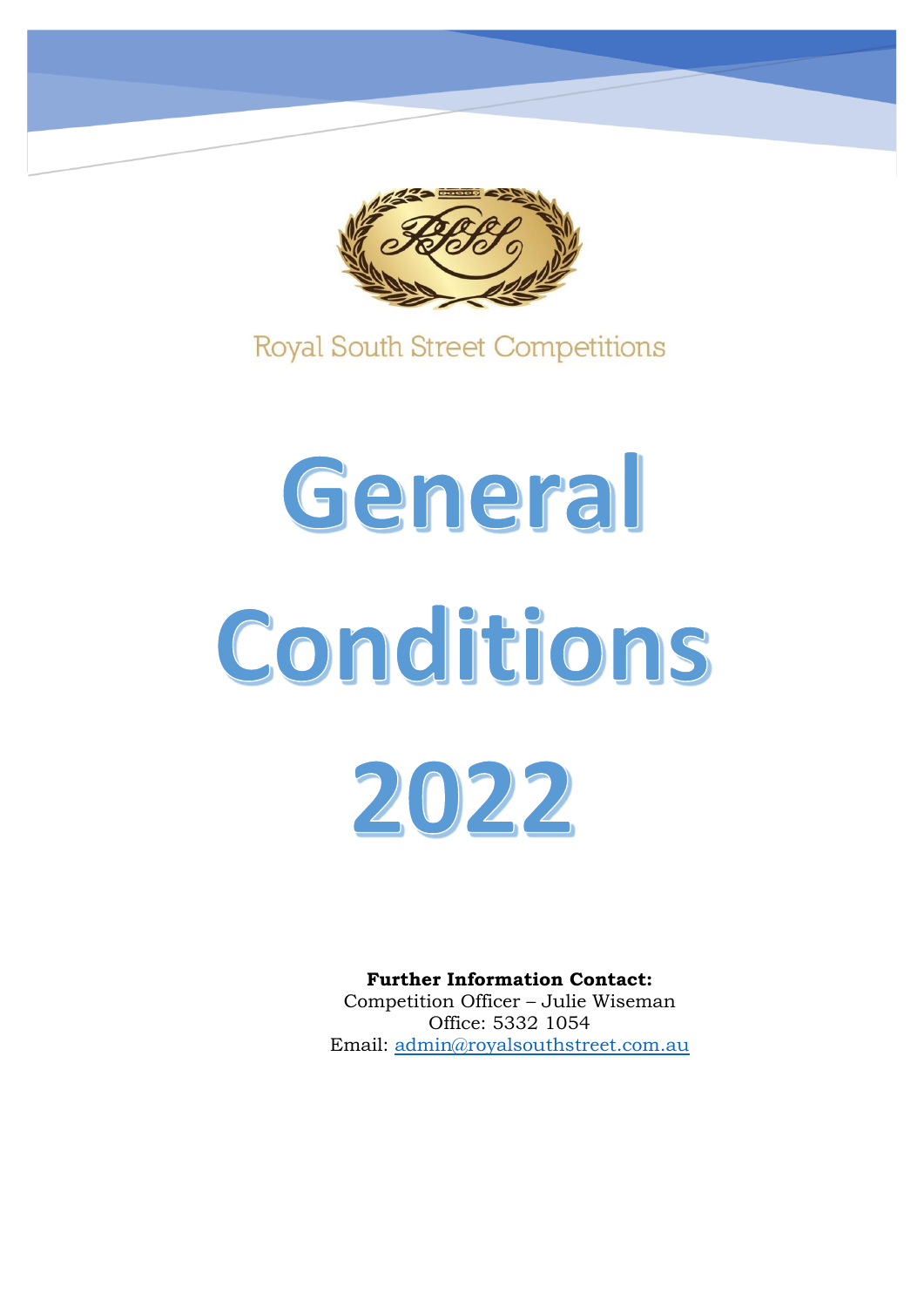

# **General Conditions 2022**

- General Conditions apply to all sections in the competition unless stated otherwise.
- Special Conditions for specific sections appear under the appropriate section in the Competition Schedule. To the extent of any inconsistency, Special Conditions will take precedence over General Conditions.
- 'The Board' refers to The Royal South Street Society board of directors.

# **1. THE COMPETITIONS**

- 1.1 A competitor performs an item in a section within a discipline (e.g. Vocal). A section may be split into divisions if a high volume of entries is received.
- 1.2 Competitor A competitor may be one person, or any group of two or more people. Each group competing in a section must comprise completely different competitors, unless stated otherwise in the Special **Conditions**
- 1.3 One Entry Only one entry is allowed from each competitor in each section, unless stated otherwise in the Special Conditions.
- 1.4 Repeat of Items An item by a competitor can only be performed once during the current competitions, within the same discipline, except where Special Conditions permit otherwise.
- 1.5 Competitors who have been taught or coached by the adjudicator of their section within the last 12 months are ineligible to enter.

# **2. ENTRIES**

#### 2.1 **Age Limit**

Herald Sun Aria – Competitors must be at least 17 and not over 35 years on 31 December of the current year.

Calisthenic Sections – The competitors age on 31 December of the current year.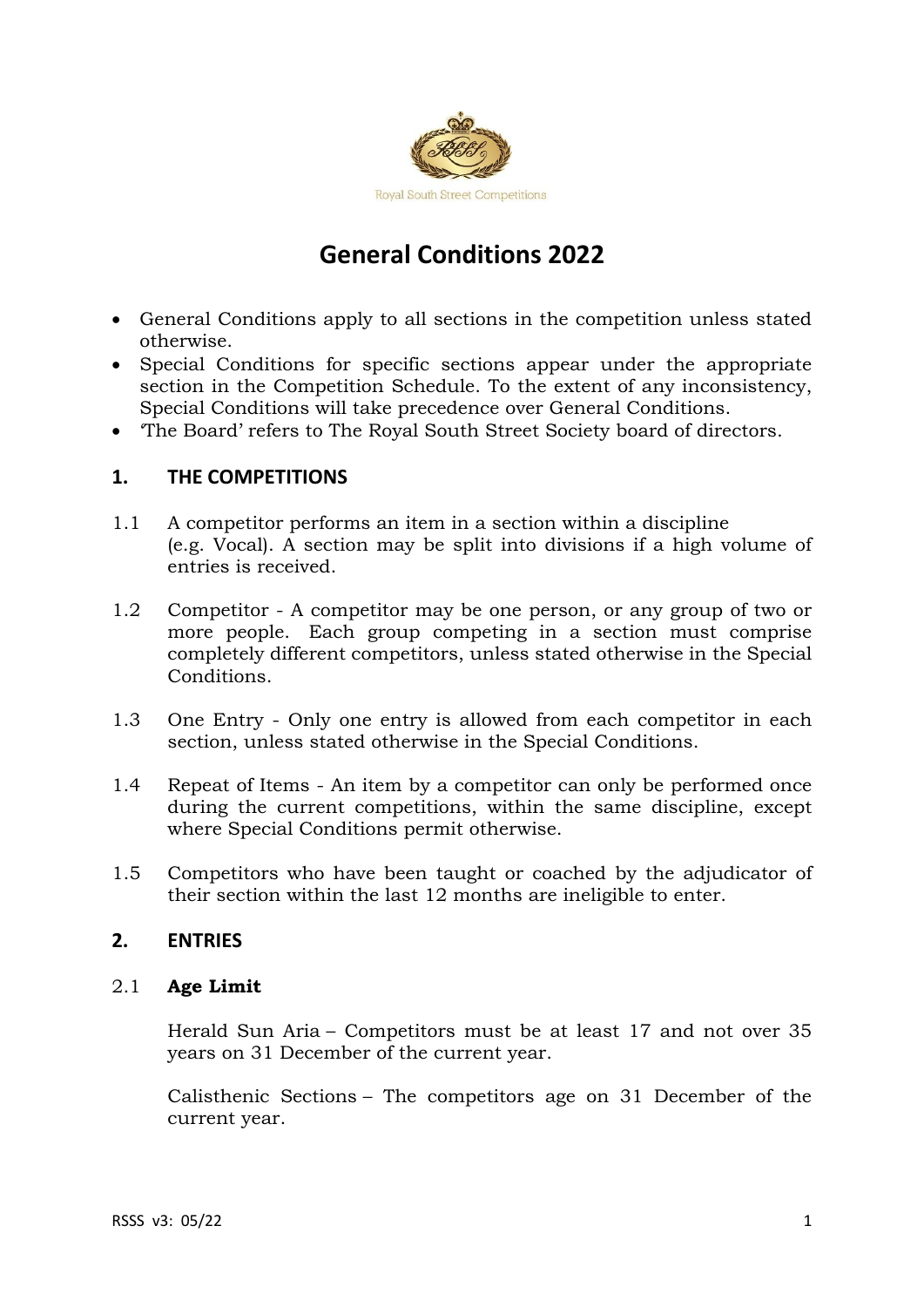Dance Sections – The competitors age on 31st December of the preceding year

All Other Sections - The competitor's age on 1 January of the current year, shall be deemed the age required in the sections specifying age limits.

# 2.2 **Entry Date**

- Entries must be submitted via the Stardom entry system on or before the dates outlined in individual Discipline Schedules
- Herald Sun Aria entries to be lodged before Friday 24th June.
- All entries must comply with the general competition rules at the time of entry.
- A confirmation will be generated for the competitor, and it will be the competitors' responsibility to confirm all details of the entry are correct.
- There are no refunds for cancellations after the closing date. Applications for special consideration may be considered by the Discipline Committee and decision of the Committee will be final.
- Should alterations be required, a request via email must be forwarded to [admin@royalsouthstreet.com.au.](mailto:admin@royalsouthstreet.com.au) Correct entry details rests with the entrant.
- The society is not responsible for entries lost through failed electronic transmission or incorrectly submitted online via the *Stardom* entry system.
- Please check your junk mail folder if you do not receive a confirmation email.

#### 2.3 **Late Entries**

- Late entries will not be accepted after the due date for the 2022 competitions.
- Due to Royal South Street Society using an ONLINE competition entry system, we are unable to process or receive entries after the due date.
- Exceptional circumstances via email to [admin@royalsouthstreet.com.au](mailto:admin@royalsouthstreet.com.au) may be considered and will be subject to additional late fees.
- Late entries are only considered subject to our final timetabling capacity and program deadlines without obligation.
- We reserve the right to not print late entries in the guidebook, however all entries will be announced by the MC on the day of competition.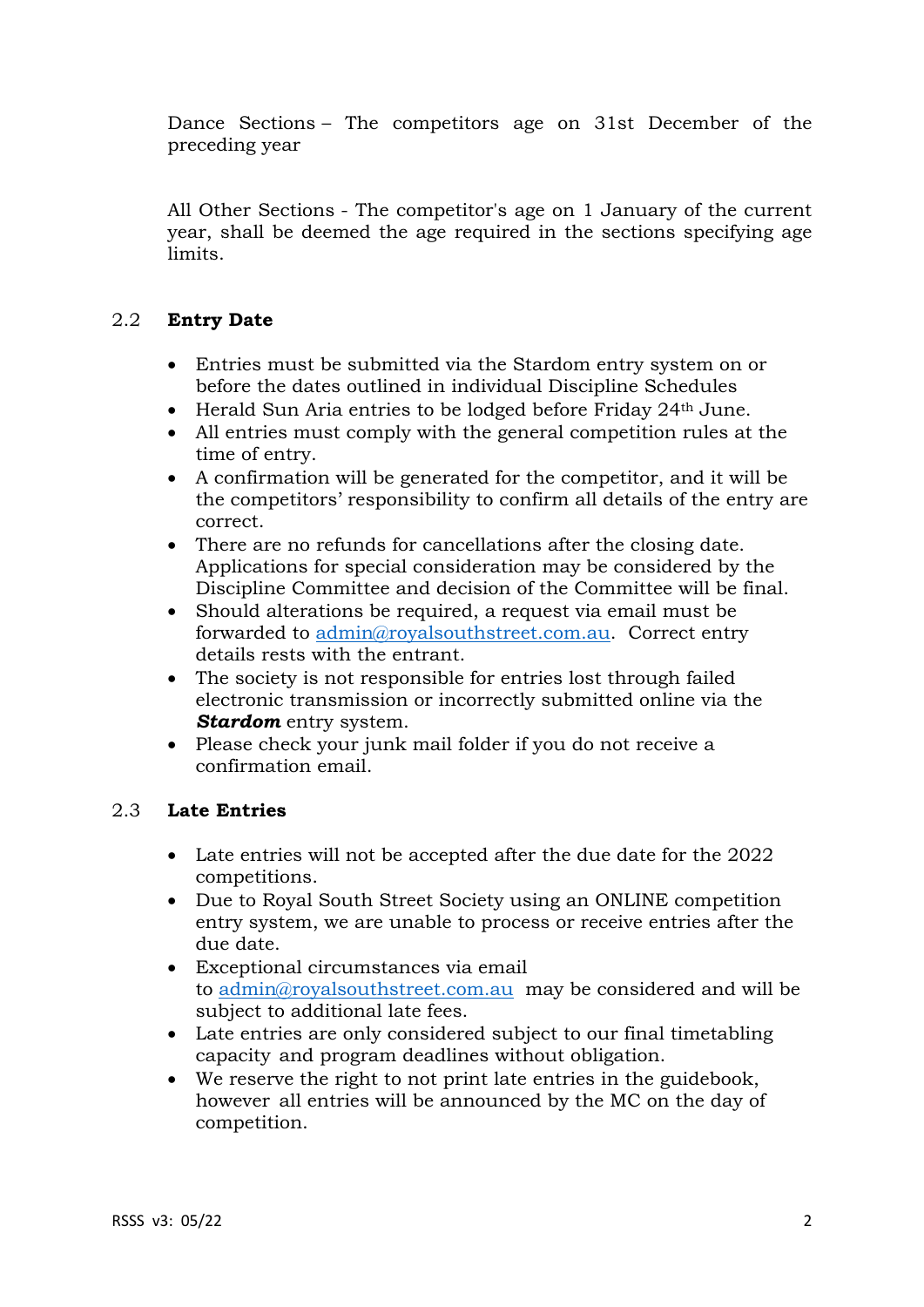# 2.4 **Entry Fees**

- No entry will be accepted unless processed online with full payment.
- Entry fees are shown with discipline section items in the Competition Schedule. Fees for Calisthenics sections appear at the start of the section.
- Schools, academies, clubs etc. may request an invoice by submitting a purchase order to [admin@royalsouthstreet.com.au](mailto:admin@royalsouthstreet.com.au) which must be paid within 21 days of receiving the invoice.
- Fees are invoiced and payable to the Royal South Street Society.
- Fees are non-refundable once entries close, unless for an extenuating circumstance or if the section is cancelled by South Street.

# 2.5 **Competitor Names**

- All competitors must submit with their Stardom entry, correct names, dates of birth and addresses.
- No competitor will be allowed to compete under any name other than as stated in their entry.
- A person is only permitted to enter ONCE in the SAME event, except where otherwise allowed.

# 2.6 **Names of persons in Duos/Trios**

In all items where two or three persons are competing, the name of each person must be given at the time of entry for the entry to be accepted and processed correctly online.

#### 2.7 **Non-Acceptance**

The board reserves the right to refuse any entry subject to the Charter of Human Rights and Responsibilities.

#### 2.8 **Minimum/Maximum**

- The board or section representative may at its discretion cancel, combine or divide any section/s that has 3 or less entries at the time of entries closing.
- Refunds will be given when a section is cancelled.

#### 2.9 **Names of Competitors in Groups**

In all group items, a list of the names of all people appearing in each item must be held by the school representative. A separate list for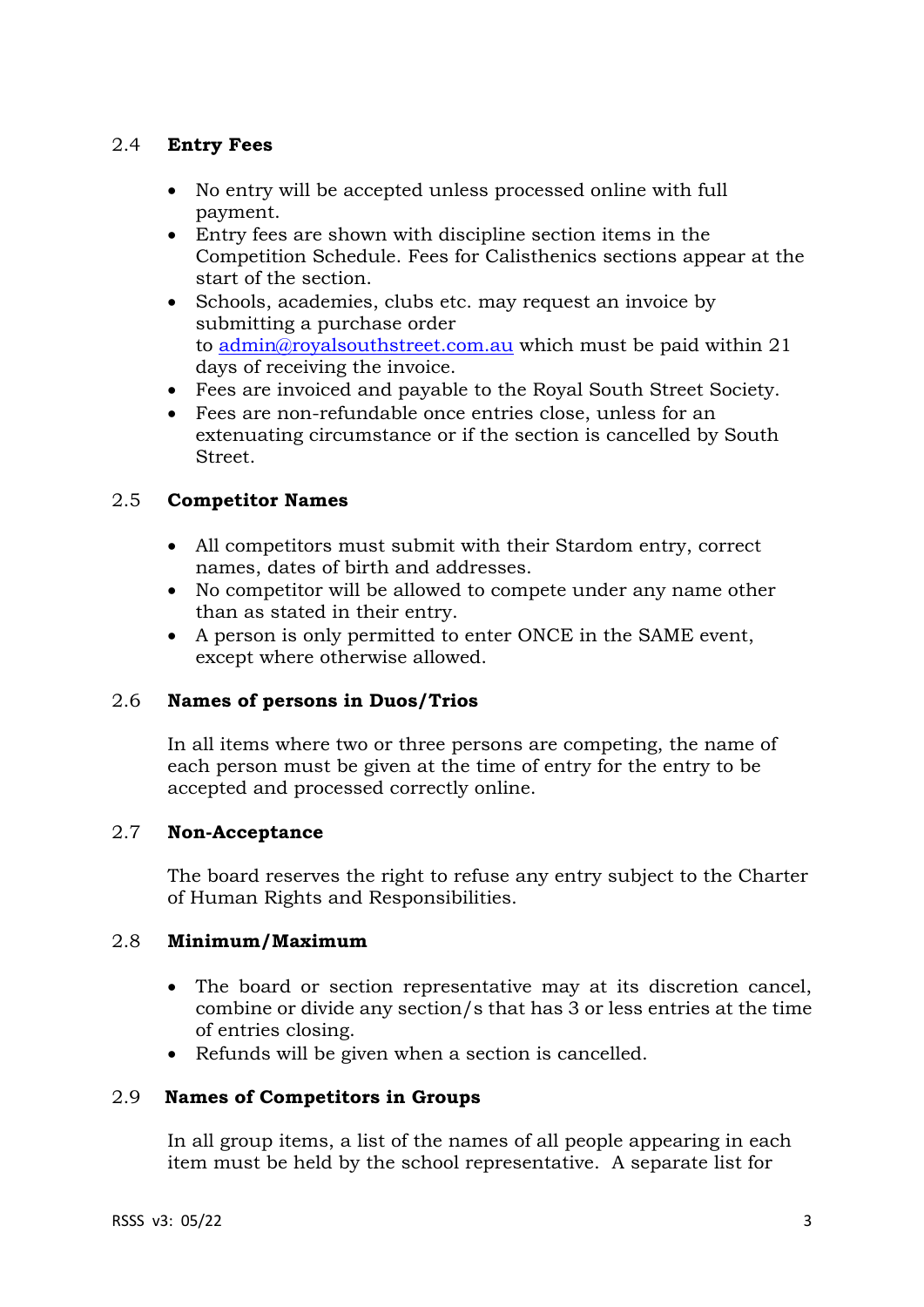each item must be supplied to comply with Occupational Health and Safety requirements.

# 2.10 **Competition Entry Disclaimers**

### **a. Copyright**

- I/we declare that all necessary licences for copyright have been obtained and only originals or licensed copies will be used in accordance with copyright laws and agreements.
- I/we certify that if I/we will be performing in the Royal South Street competitions from a printed copy, it will be either an original published edition; a photocopy, transcription or arrangement that is accompanied by written authorisation from the copyright owner authorising that photocopy, transcript or arrangement; or an original published edition where both the work and edition are out of copyright (in the public domain).
- I/we recognise failure to comply with copyright conditions and procedures outlined on RSSS website as well as information supplied to competitors prior to the commencement of the competition - will result in the competitor being unable to compete.

#### **b. Risk**

• I/we recognise that the Royal South Street Society is insured for public liability which does not comprehensively cover injury to performers, and that individuals or schools must ensure that they are adequately covered whilst performing in these competitions or otherwise enter at their own risk.

#### **c. Photography and Recording**

- I/we acknowledge the Royal South Street Society ("RSSS") reserves the right to record, film, broadcast, telecast, live stream, videotape or photograph any entrant, item or event in the eisteddfod without notification. Any such photograph, recording or broadcast may be used at RSSS's discretion for publicity or promotional purposes, including, but not limited to, competition results, print and broadcast media and social media. Any use of images shall not necessarily constitute an endorsement of any participants, and no remuneration or compensation whatsoever shall be attributable to any participants so featured.
- I/we agree to RSSS appointing official photographers and videographers to record/photograph/ live stream any/all of my/group performance during the competition. These photographs and videos can be retained, broadcast, telecast by RSSS for marketing, publicity and archival purposes. By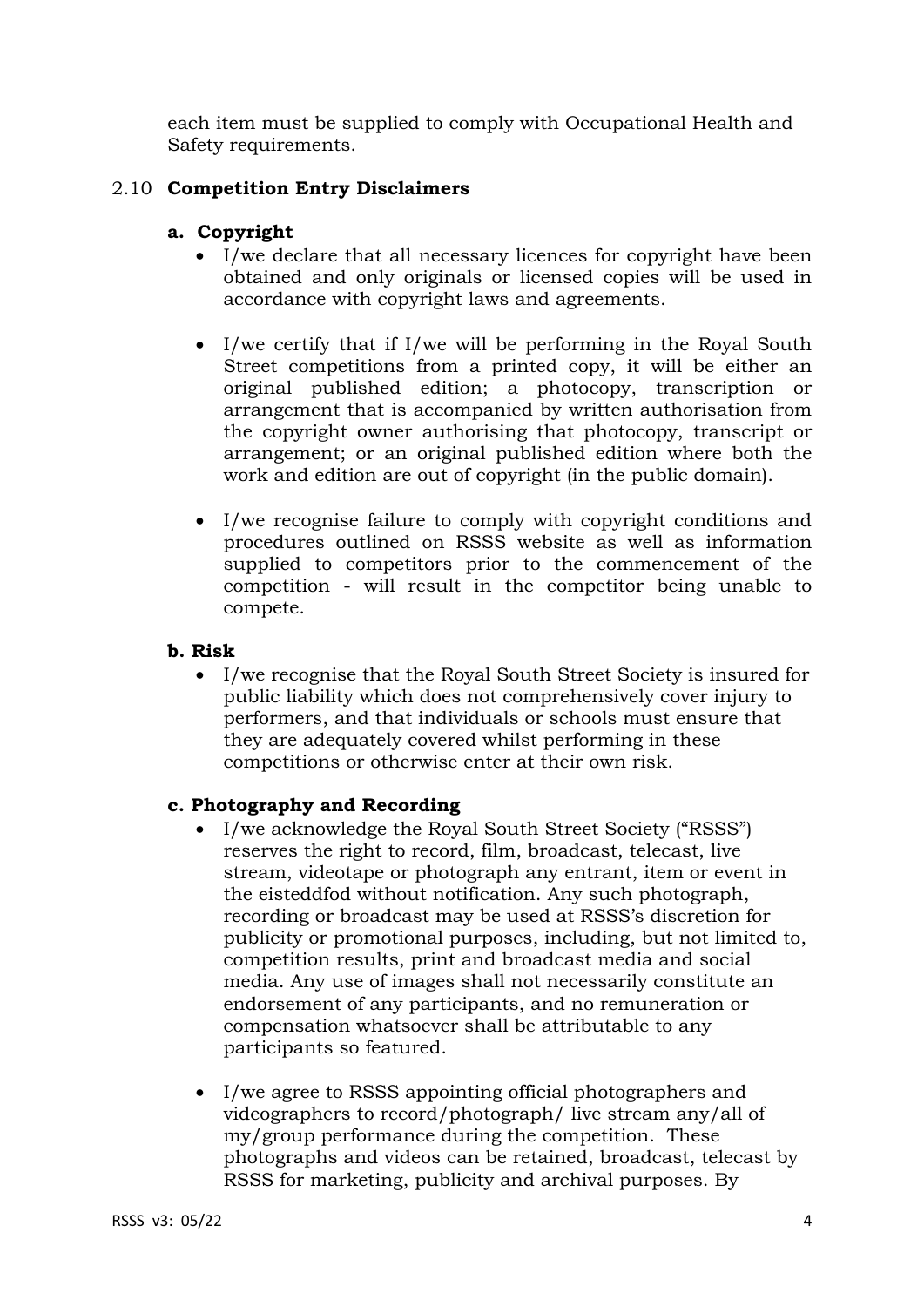submitting your entry, you have granted permission for this. Where they exist, copies of photographs and videos may be made available to competitors/groups to purchase through the officially appointed photographers.

- If for any reason you do not wish to have your individual/group performance photographed or recorded, it is your responsibility to submit an official request in writing to the RSSS office advising your objection by no later than 14 days prior to the performance date. Individuals/ teams may only be exempt from live streaming in the case of exceptional circumstances such as legal issues. Notification should be sent by email to [admin@royalsouthstreet.com.au](mailto:admin@royalsouthstreet.com.au) and include the date, section number and performance number of the item. A new request must be submitted for each section and a new request submitted each year.
- I/we agree that if photos are taken at RSSS's Eisteddfod, are publicly posted on social media, and are tagged with @rss, #royalsouthstreet or any variation, then RSSS may repost these to RSSS official social media sites.

#### **d. Personal Details**

• Name, locality, and age category of sections are published in the "Guide Book" and competitors should be aware that such details may be used by media outlets. Any further information concerning a competitor will not be provided to anyone without the competitor's express permission.

#### **e. Conditions**

- Competitors/guardians acknowledge that I/we have read and agree to abide by the "General Conditions of Competition", and where relevant "Theatre Rules" and "Special Conditions of Competition".
- Competitors/guardians acknowledge that failure to comply with any of the foregoing rules and conditions may result in disqualification, the withholding of prizes, and a future bar in competition.
- The decision of the Board or relevant discipline committees in all questions or disputes arising out of or not provided for, by these rules and regulations will be final.
- All entries are received according to this condition and in the spirit of friendly competition upon which the eisteddfod is based; accordingly, no dispute shall become the subject of any appeal at law.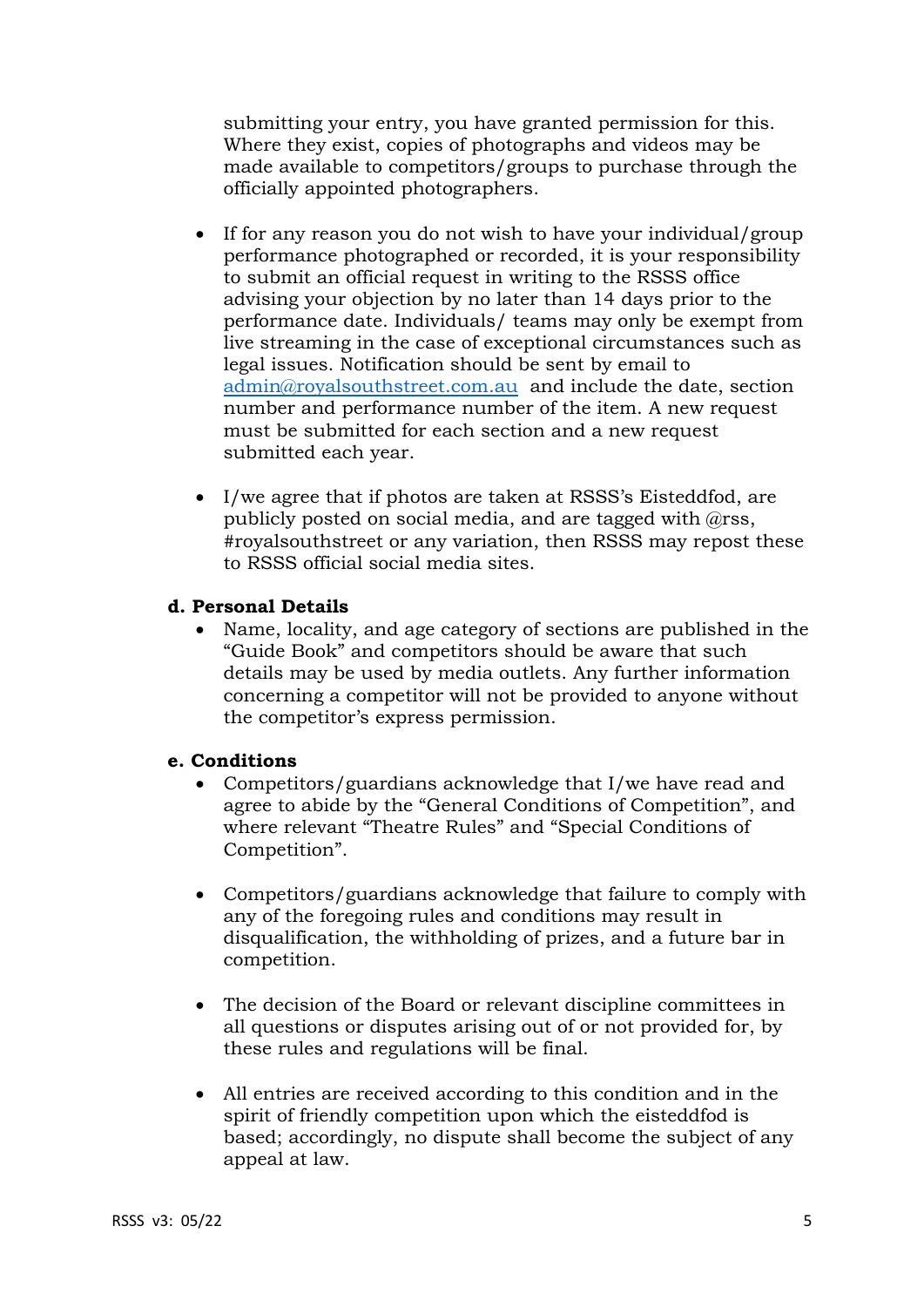# **f. Medication**

• Competitors/guardians acknowledge that it is the responsibility of individual competitors who require medication to ensure that they always carry medication with them and have it easily accessible side stage in the event they should require it. It is the individual competitor's responsibility to have a responsible person present to administer the medication in case of an emergency.

# **3. ADJUDICATORS**

#### 3.1 **Assistants**

The board reserves the right to appoint a co-adjudicator, or assistant, or substitute adjudicator when necessary.

#### 3.2 **Compliance**

The adjudicator's decision as to whether an item presented or proposed by a competitor complies with the conditions of a particular section shall be final.

#### 3.3 **Communication**

Any unwarranted communication with the adjudicators, either by competitors, teachers, parents, or other interested parties during the competitions is prohibited. Prohibited contact includes verbal, email, SMS, or social mediums such as Facebook, Twitter, Internet, and Blogs or through any third party. Discipline Chairs or their delegates from their sub-committee may approach the Adjudicators when and if required to do.

#### 3.4 **Critique**

A detailed critique by the adjudicator will be provided for competitors in each section. It may be obtained at the RSSS office at the end of each section, except Calisthenics where critiques will be available at the end of the division and will only be given to coaches.

#### 3.5 **Prize**

The adjudicator has the right to withhold any prize. In the event of a tie for first in any section the first and second prize shall be divided equally between the tied competitors and no second will be awarded. The competitor with the next highest points will be awarded third. In the event of a tie for second prize, the second and third prize shall be equally divided between the tied competitors and no third will be awarded. When awarding an Honourable Mention or Highly Commended these achievements are to be considered fourth and fifth place respectively.

#### 3.6 **Sound Level**

The adjudicator has the right to control the level of any amplified sound in the auditorium.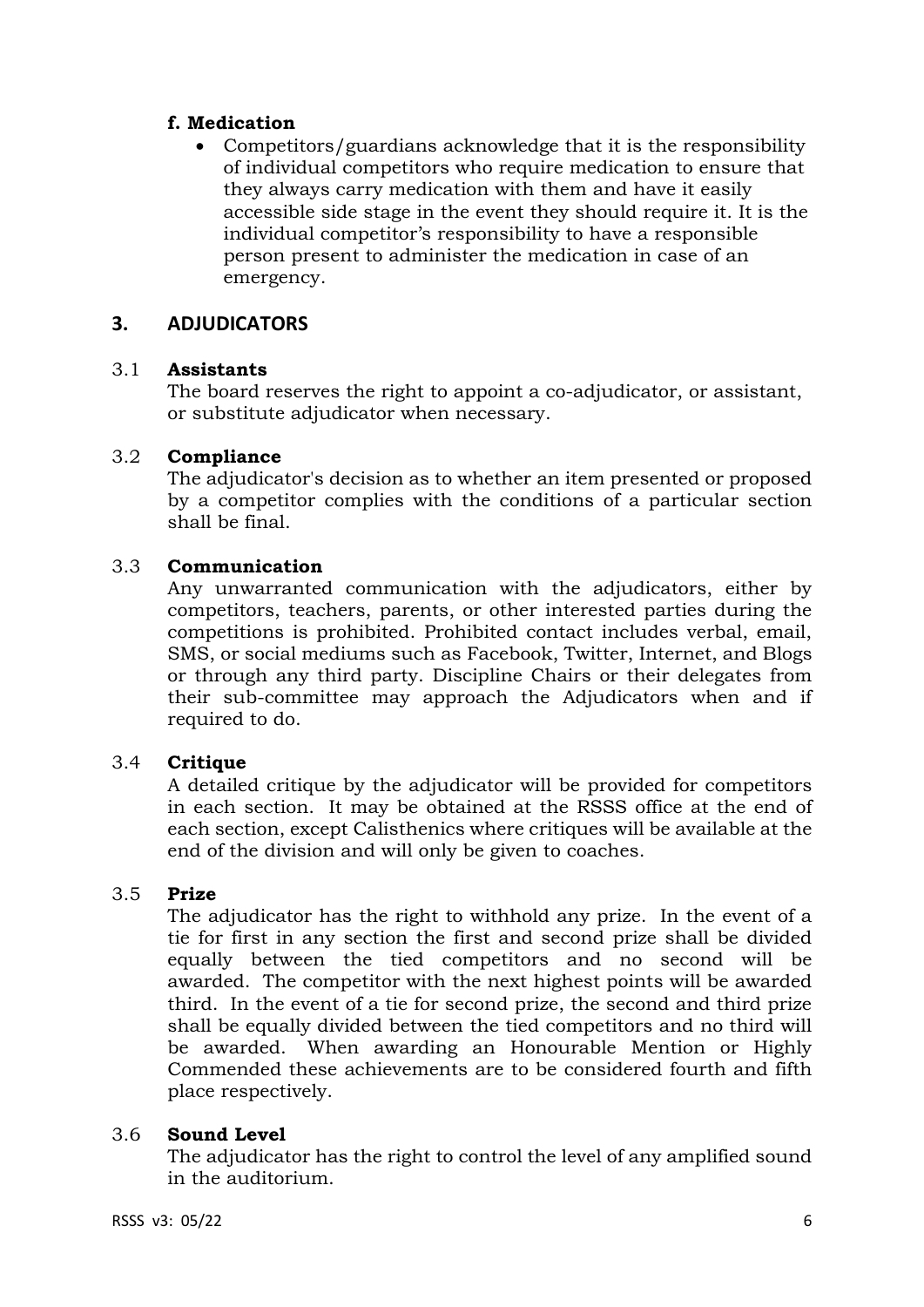# **4. COMPETITORS' OBLIGATIONS**

# 4.1 **Copyright**

- For all information relating to copyright of all printed, photocopied, recorded, adapted, or reproduced material, please refer to the relevant competition page on the Royal South Street website <http://royalsouthstreet.com.au/competition/>
- Failure to comply with copyright conditions and procedures will result in the competitor being unable to compete. Refer General Rule 2.10, A.

#### 4.2 **Insurance**

• The board requires all competitors to be responsible for insuring themselves or group/troupe members etc., against personal injury arising out of participation in the competitions. Refer General Rule 2.10, B.

#### 4.3 **Order of Competing**

• Competitors must compete in the order in which their names appear in the program unless officially authorised or directed otherwise. If not present when called upon, competitors are liable for disqualification.

#### 4.4 **Proof of Age**

• In any section where an age limit is specified, the board reserves the right to ask any competitor, at any time, to provide a proof of age. Any prize money may be withheld until such proof has been provided.

#### 4.5 **Personal Presentation**

- The board expects behaviour of competitors and audience to be appropriate to the occasion. Inappropriate language and movements are not acceptable except for Speech & Drama where applicable during their performance. Those in breach may be removed from the theatre.
- All competitors are requested to dress neatly and present well on stage. Performances should be appropriate to the competitors' age and to community values. Inappropriate language and movements are not appreciated.

# 4.6 **Rehearsal**

• No rehearsal or practice is permitted on the stage used for the competitions during the currency of the discipline for which the competitor is entered. Any competitor not observing this condition may be disqualified. Dancing championship sections and Calisthenics Free Exercises are exempt.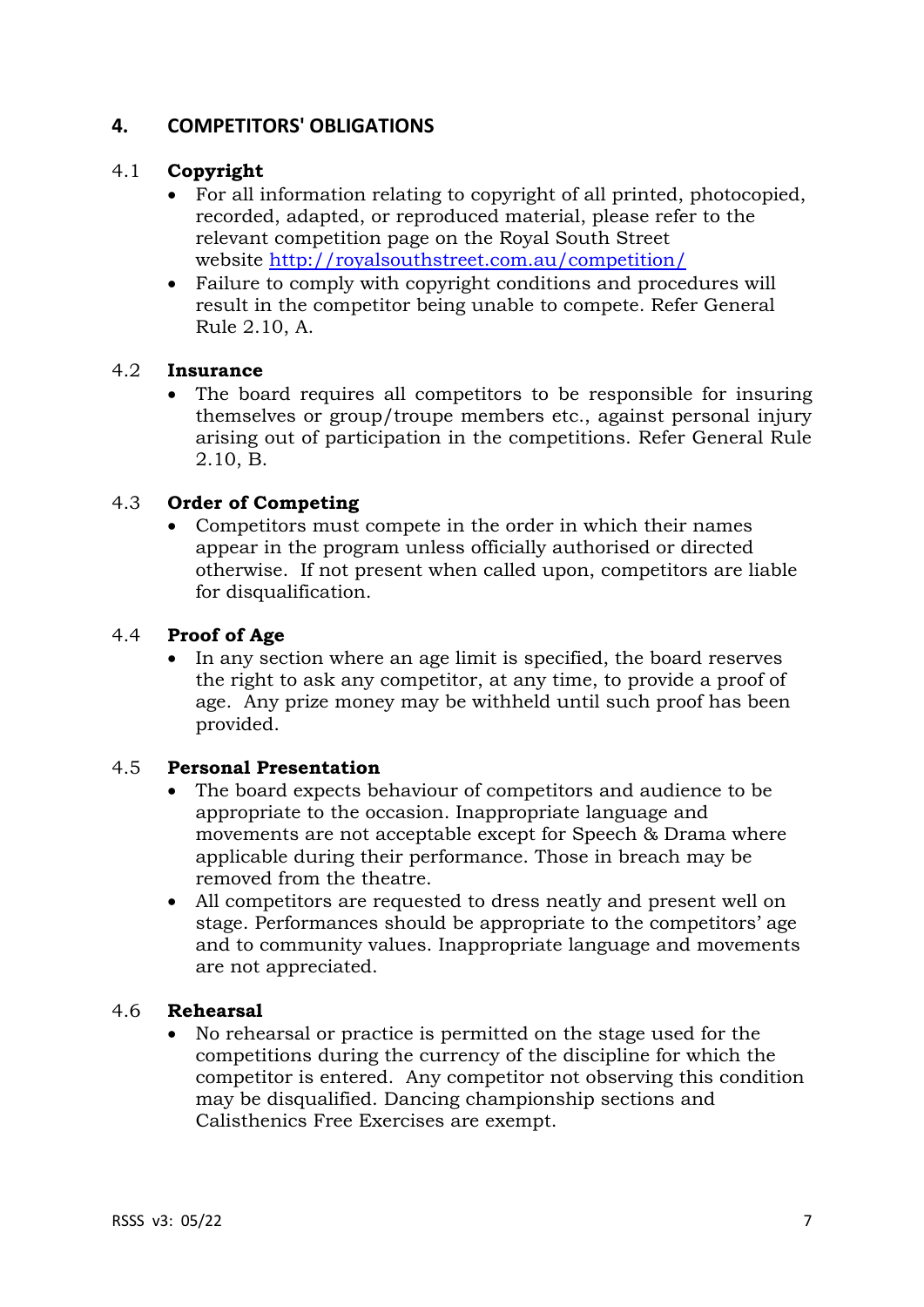#### 4.7 **Withdrawals**

• Competitors who do not intend to compete in a section for which they have entered should notify the office 24 hours before the time appointed for that section.

# 4.8 **Registration**

- Entrants (or a representative) must register with the session manager backstage (or as directed) at least 30 minutes before the start of the session or estimated time as advertised.
- \* Session is Morning, Afternoon & Evening. \* Section is the competitor number and type eg: 944 Under 13 years Jazz Troupe.
- Please refer to special conditions for discipline specific information

# **5. GENERAL ADVICE**

#### 5.1 **Communication**

- The Royal South Street Society's preferred form of communication is via email – [admin@royalsouthstreet.com.au](mailto:admin@royalsouthstreet.com.au)
- Any correspondence with the society should be in email format. It is the responsibility of the entrant to assure they are receiving any emails sent by Royal South Street Society representatives.

#### 5.2 **Cameras, Video Recorders and Mobile Devices**

- The use of these by members of the audience during the competitions is strictly prohibited during items or when stage lights are down.
- Mobile Devices must be turned to silent while in the auditorium. Offenders may be removed from the auditorium and recording destroyed.
- Performances are copyright. Performances may be photographed and recorded by official photographers/ videographers**,** teachers, coaches, competitors, parents, or representatives are strictly prohibited from filming recording or taking photography of any performance. Privacy and legal consent must be always respected.
- Lights of any form including light up pens and mobile phone torches must not be used during a performance.

#### 5.3 **Protests**

- To be made in writing, within one hour of the disputed competition, and to be accompanied by a \$25 deposit, this will be forfeited if the protest is deemed frivolous.
- Calisthenics excluded see ACF rules 1.6.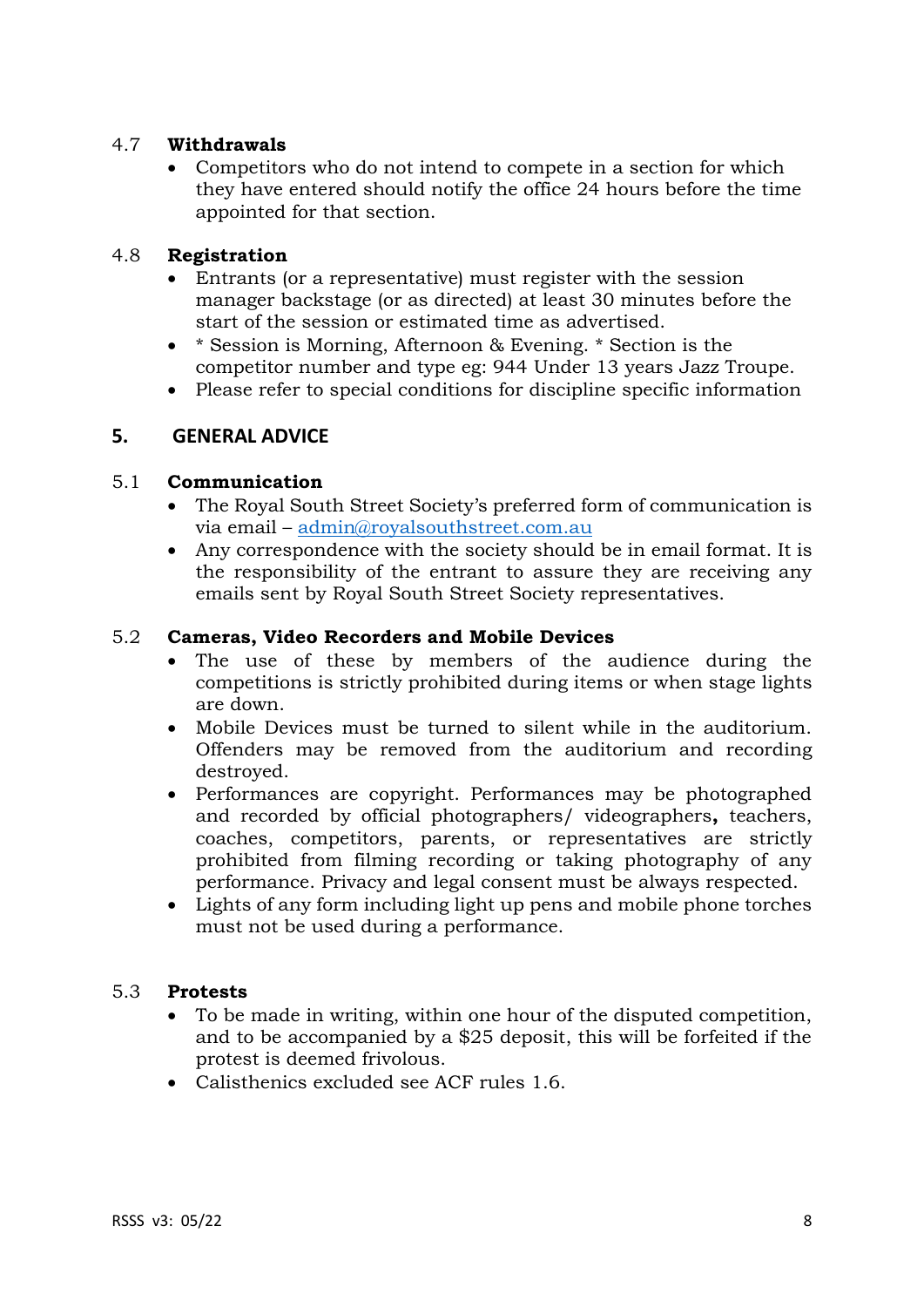### 5.4 **Stage**

• The stage plan for venues is located on the RSSS website on the competition page.

# 5.5 **Stage Effects**

- No helium balloons, lighted candles, sparklers, lighted cigarettes, exploding device (eg party poppers), or any naked flames are permitted.
- Approved smoke or fog effects are permitted in appropriate sections.
- Bubble or snow generators or aerosol sprays are not permitted.
- The society provides stage lighting and audio amplification.

#### 5.6 **Stage Properties**

- All props must comply with safety regulations as stated on the RSSS website." Failure to comply will result in the props being banned
- No glass or ceramic items allowed on stage.
- No staples to be used repairing or assembling props on stage.
- If hay bales are used, they must be covered in plastic sheeting.
- Live animals, water, unprotected mechanical or electrical devices, or any dangerous items are not to be used.

#### 5.7 **Electricals**

- All leads, appliances, lights and stage property lighting using 240 volts within the theatre, must have a current safety compliance tag. (In service safety inspections and testing to Australian Standard 3760, can be performed by your local A or B Grade electrician).
- No single insulated cable is permitted to be connected to any Theatre power source. This applies to all voltages including extra low voltage (under 32 volts)

#### 5.8 **Volunteer event staff**

- Other than discipline committee members/representatives, no other person is permitted to advise, interpret or vary any rules, conditions, or any aspect of the conduct of the competition.
- The Society will not accept responsibility for any effect arising from such unauthorised comment.

#### 5.9 **Side Stage**

- Side stage is off limits to any unessential personal, this includes parents, family members and friends.
- Only performers, teachers/ coaches and those required to complete a task at the time will be allowed side stage.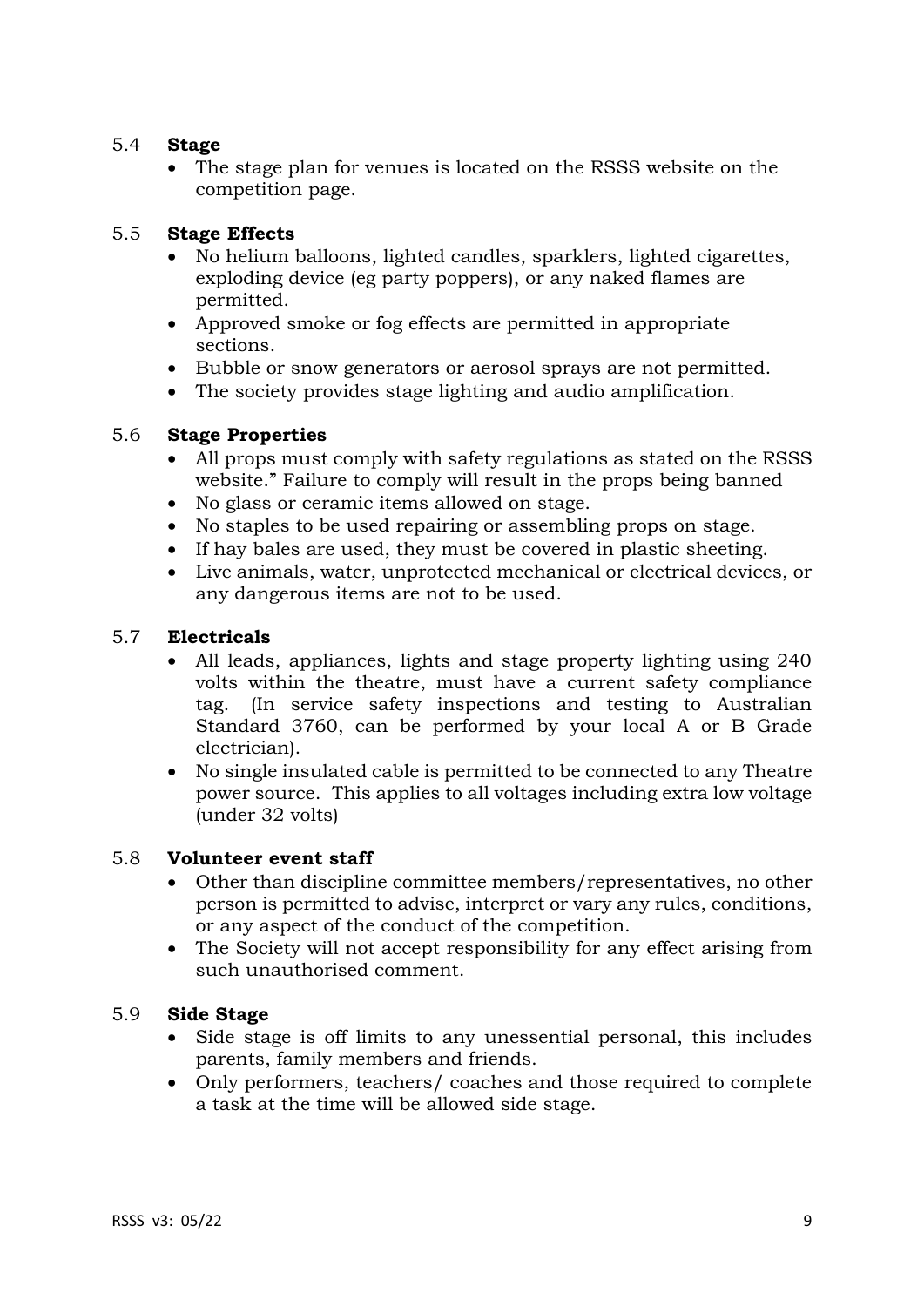# **6. PRIZES**

#### 6.1 **Prize Money / Medals**

• Prize money and medals for solo, duo or trio items may be obtained at the RSSS office immediately after the awards are announced or in some cases may be presented on stage. Certificates may be purchased at the office.

#### 6.2 **Ties**

• In the event of a tie for first prize in any section the first and second prize money shall be divided equally between the tied competitors. The competitor with the next highest points will be awarded third prize and no second will be awarded. In the event of a tie for second prize, the second and third prize money shall be equally divided between the tied competitors and no third will be awarded.

#### 6.3 **Aggregate Prizes**

- Aggregates are determined by adding points assigned to first, second and third places won in the various sections specified. Points are assigned thus - First, 5 points; Second, 3 points; Third, 1 point. Calisthenic and dancing sections use a different scoring method. Full aggregate points to be allocated in the event of a tie. E.g. Equal first 5 points each.
- Calisthenic and dancing sections use a different scoring method. Calisthenics is exempt.

#### 6.4 **Aggregate Tie**

• Where a tie for an aggregate occurs, reassessment is made thus greatest number of firsts to decide winner. If first are equal, then greatest number of seconds decides the winner. If a tie still exists, any prize money will be divided as in prize ties 6.2. Calisthenics section is exempt.

#### **6.5 Perpetual Trophies**

- Will be held by the winner for 11 months. It is an expectation that all perpetual trophies MUST be returned to the RSSS after 11 months.
- All holders of trophies are responsible for their safe custody, engraving and return at their own expense.
- All trophies must be returned in the same condition they were received.

#### **6.6 Crit Only**

• RSSS or Discipline Chairs reserves the right to allow an item to perform for crit only in the event there are insufficient entries to meet our minimum requirements to run a section with prize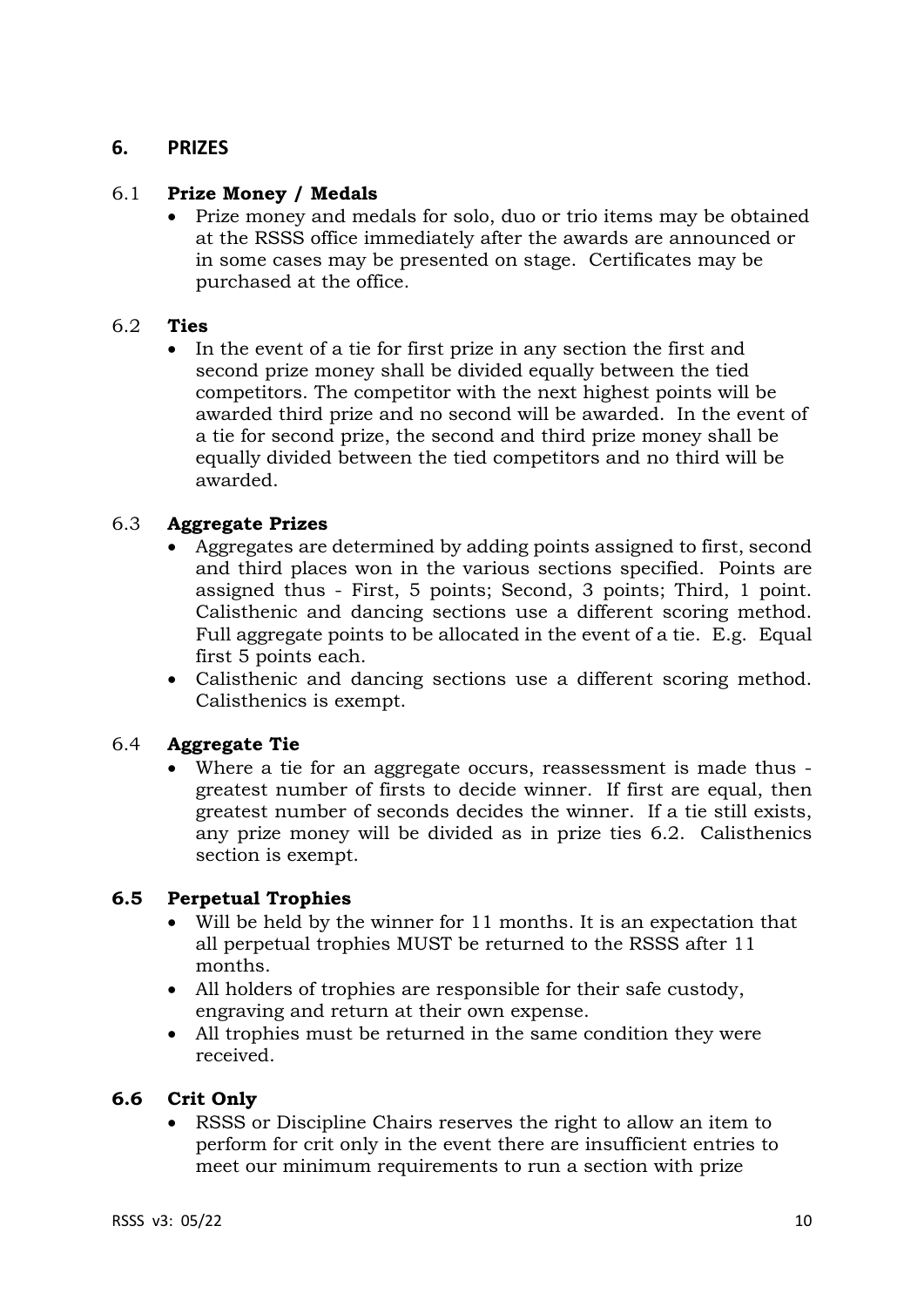money, or there is deemed to be a conflict of interest as determined by the RSSS board, section chair or adjudicator.

# **7. RIGHTS OF BOARD**

#### 7.1 **Final Decision**

- The decision of the board in all questions and unresolved disputes arising out of, or not provided for, by these conditions, shall be final.
- 7.2 **Recording** Refer General Rule 2.10, C.

# **8. SAFETY**

- 8.1 Competitors acknowledge that they compete at their own risk.
- 8.2 Performances should be designed to be safe for the performer, audience and theatre. Any 'unusual' items should be discussed with RSSS and the theatre technician first.

#### 8.3 **Theatre Requirements**

All competitors performing must read "theatre rules" and the "risk assessment" as specified on the Competition pages of the RSSS website <http://royalsouthstreet.com.au/> and act where relevant.

- 8.4 The theatre technician and stage manager may prevent a planned performance if in their opinion technical safety is inadequate. Risk assessment forms (JSEA) are required for any performances using props that have ANY risk associated with their use including items such as balls, ladders, or wheeled items for example. Forms are available from our website and should be submitted at/by the deadline list on our website which is at least **two weeks** prior to commencement of the discipline. Please contact the RSSS office if you are unsure.
- 8.5 The theatre technician, stage manager or adjudicator has the right to stop any item if they are of the opinion a competitor has suffered a serious injury, or there is a possible risk of serious injury.
- 8.6 Items so stopped (8.4, 8.5) may be repeated and adjudicated normally, at an appropriate time, subject to the opinion of the adjudicator and stage manager on the nature of the danger. Calisthenics: See safety requirement ACF Rules 1.1.k viii & ix.
- 8.7 Minor accidents which occur due to faulty property, choreography, or costume design, are not necessarily a reason for such a stop and restart of an item. Only the ultimate safety of the competitor is to be considered.